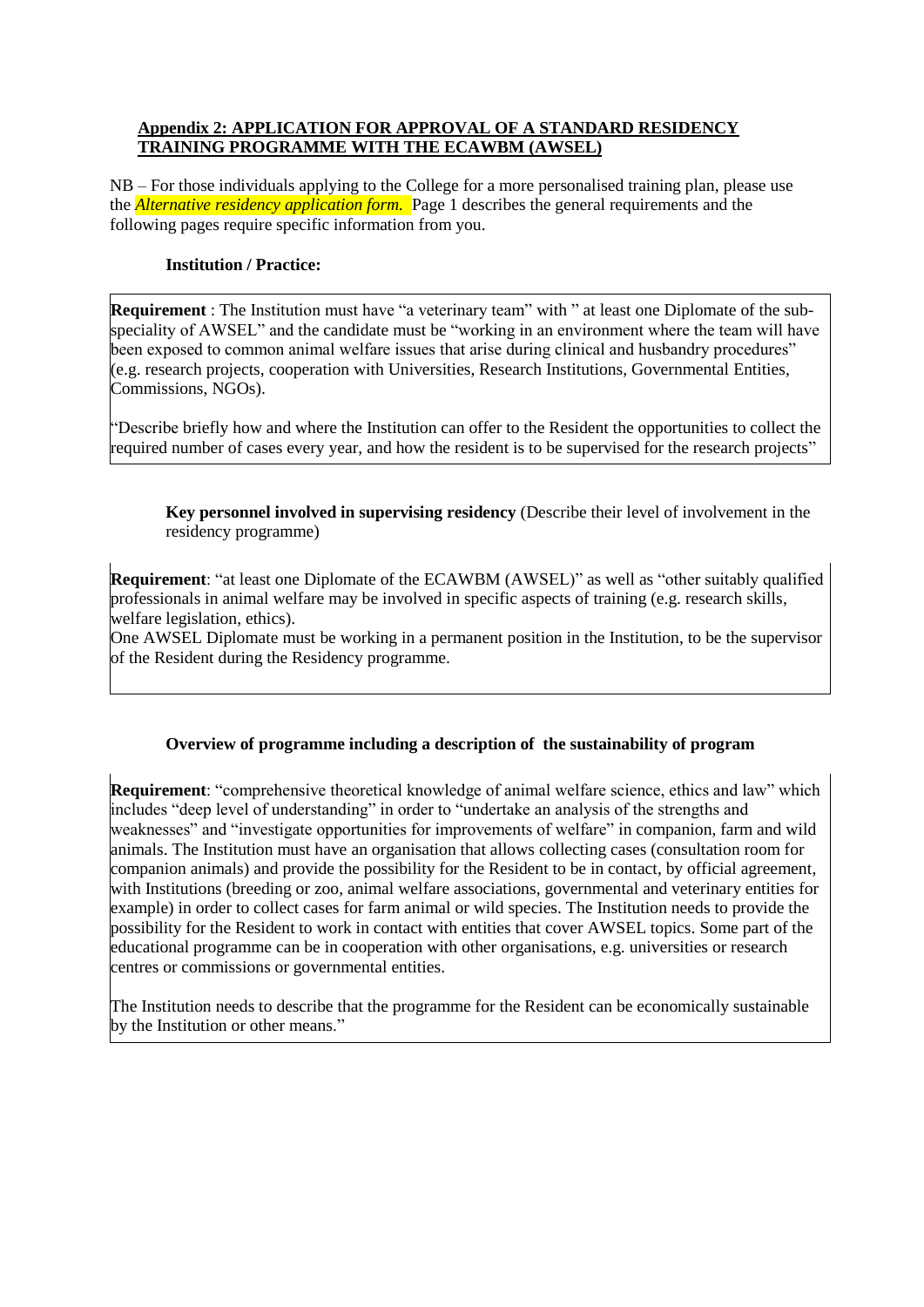### **Background information about the institution**

**Requirement**: *"Describe the Mission of the Institution in relation to Animal Welfare, Ethics and Law"*

**Knowledge:** How will the Residency Training Programme (RTP) deliver the syllabus (see Appendix 1)?

**Requirement**: *"The programme must to be economically sustainable for the Institution and follow the guidelines of Appendix 1 (Syllabus for ECAWBM-AWSEL). In the programme a list of the names of teaching staff (Diplomate ECAWBM (AWSEL) and others (to explain her/his skills) must be also given with an approximate number of hours for each part of the programme (i.e. a global evaluation over the three years)"*

**Research:** How will the RTP deliver a period of welfare science-related research?

**Requirement**: *Each residency needs "significant supervision during the proposed experience" including "suitable case discussions" covering animal welfare science, ethics and law and support for the research project.* 

*"Describe for each year the proposal of supervision in order to collect and present CASE EXPOSURES, CASE DISCUSSIONS and CASE REPORTS."*

**Research Project/s Requirement***: the project should include "one or more aspects of animal welfare science, ethics or law" and develop the following skills: "study design, systematic literature review, data collection, data analysis, report writing and interpretation".*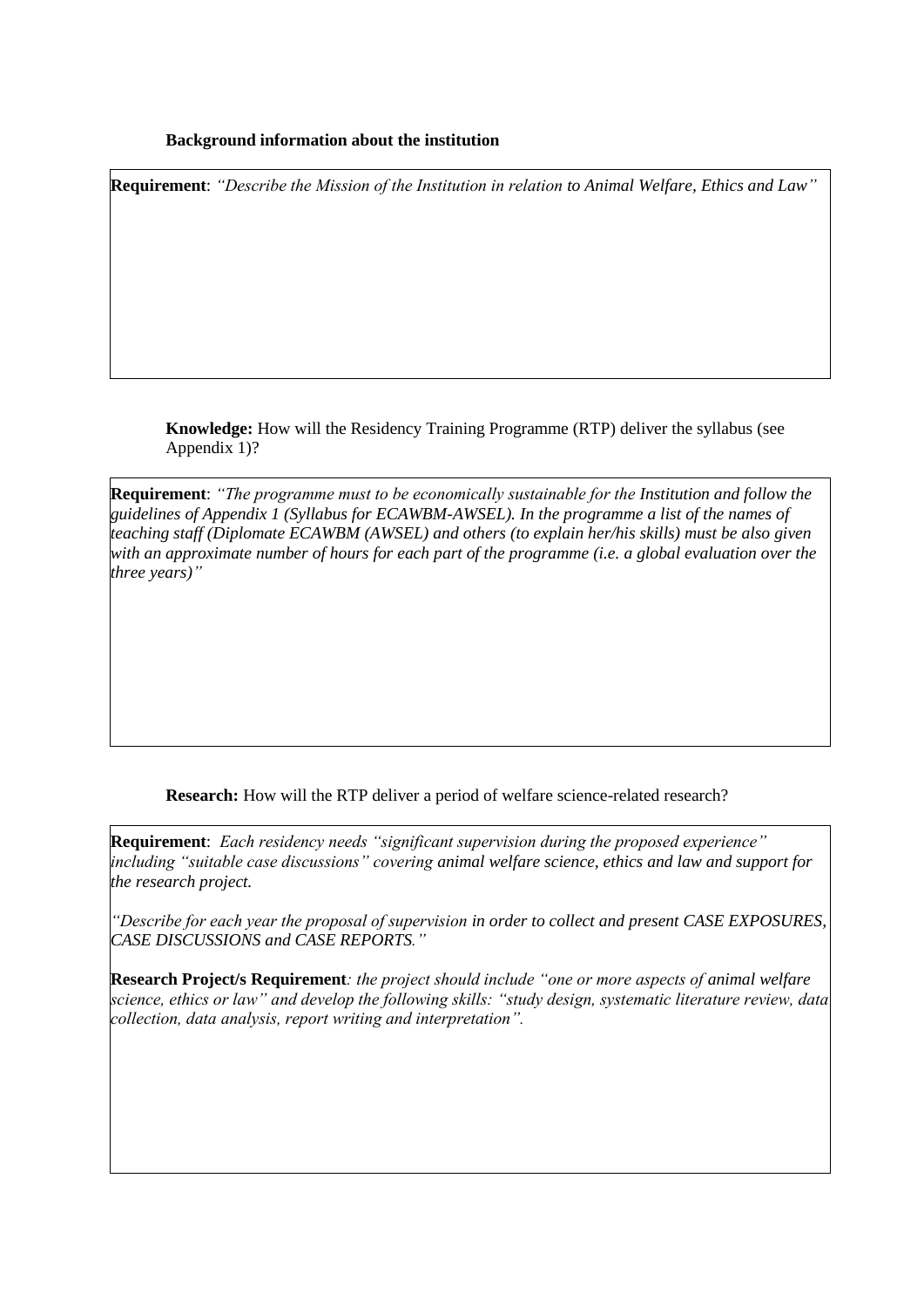**Other experience:** How will the RTP ensure that the resident has sufficient experience?

**Requirement**: *"Working within a range of clinical or research environments can contribute towards the three-year residency period provided the resident demonstrates that they are actively involved in assessing and analysing the animal welfare implications of their work."*

# **Teaching and presentation**

**Requirement***: "May be taught through formal lecture courses, tutorials, seminars, and partly through approved self-directed and directed self-study." "During the three years the Resident will have the opportunity to present his work at International Conferences related to Animal Welfare, Ethics and Law and produce and publish manuscripts for journals in the field. This work must be supervised by a Diplomate of AWSEL. The Institution needs to show the sustainability of this part of the programme"* 

*"The Institution should provide for the resident "some experience of teaching" so that the Resident "is able to confidently present material to his/her peers." The supervisor needs to encourage the Resident to present her/his work at the Annual Conference of ECAWBM.*

# **Other activities available for residents within the RTP**

**Requirement**: *"List any other activities that the Institution can offer to the Resident during the three years programme in relation to research" "The topics need to be related to the fields of Animal Welfare, Legislation or Ethics" in order to increase the skills of the resident in clinical activity and in research (e.g. lectures in experimental design and statistics).*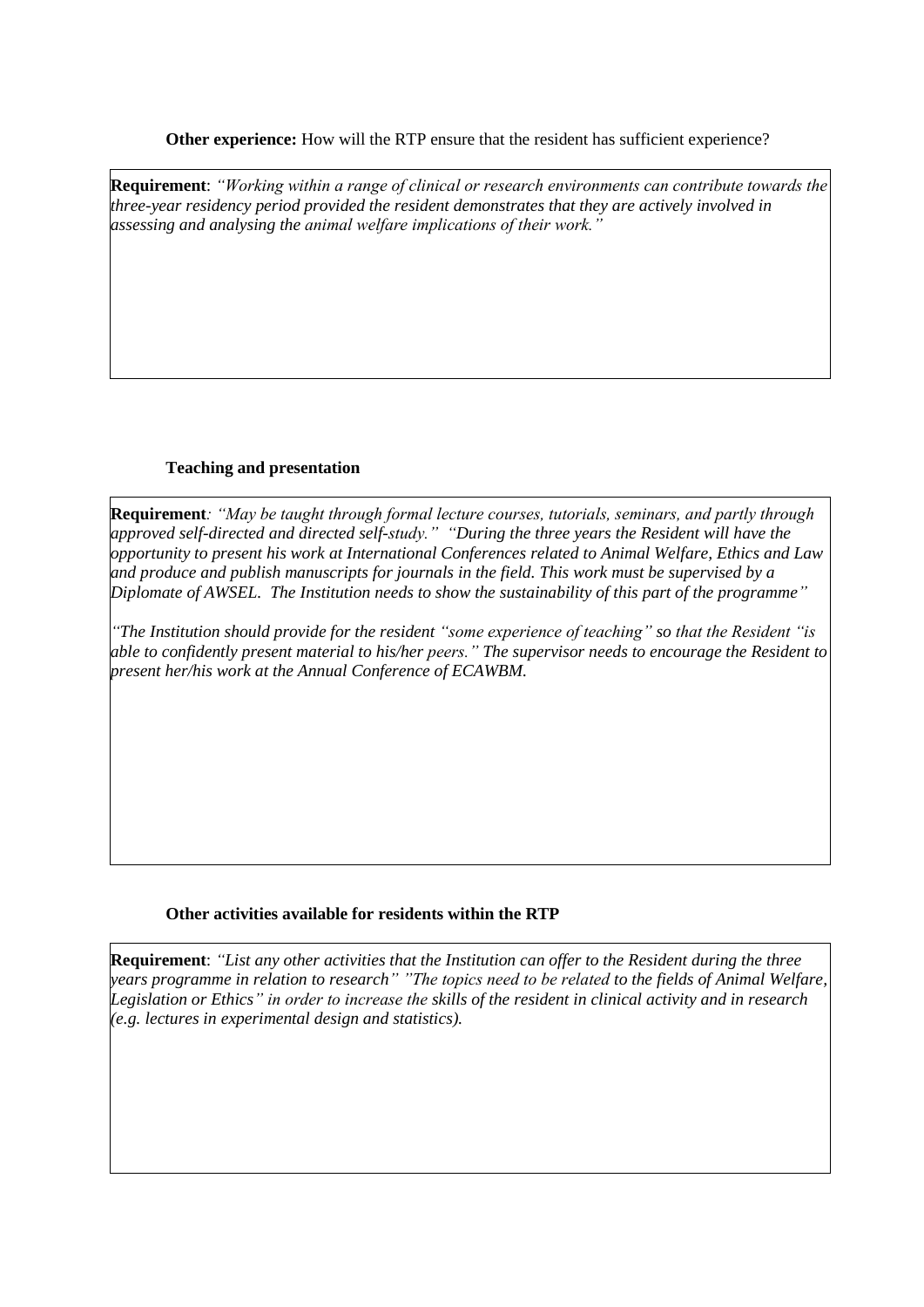## **Requirements for entry of residents into the programme**

**Requirement**: *" Degrees held by the Resident which must include one recognised by EAEVE for a Veterinarian"; the Institution must arrange before the beginning of the Residency programme an interview with the candidate: "to check knowledge of the English language and the language of the country of the Institution";, "to check the level of knowledge for the candidate about AWSEL"; to identify areas and species in which the resident is already experienced; and to determine where the focus and development throughout the residency should be.*

# **If the programme is part of another degree programme please provide details?**

**Requirement**:" *Describe if the Institution has other active academic programmes (e.g. PhD, MSc , Post Docs.) in relation to AWSEL"*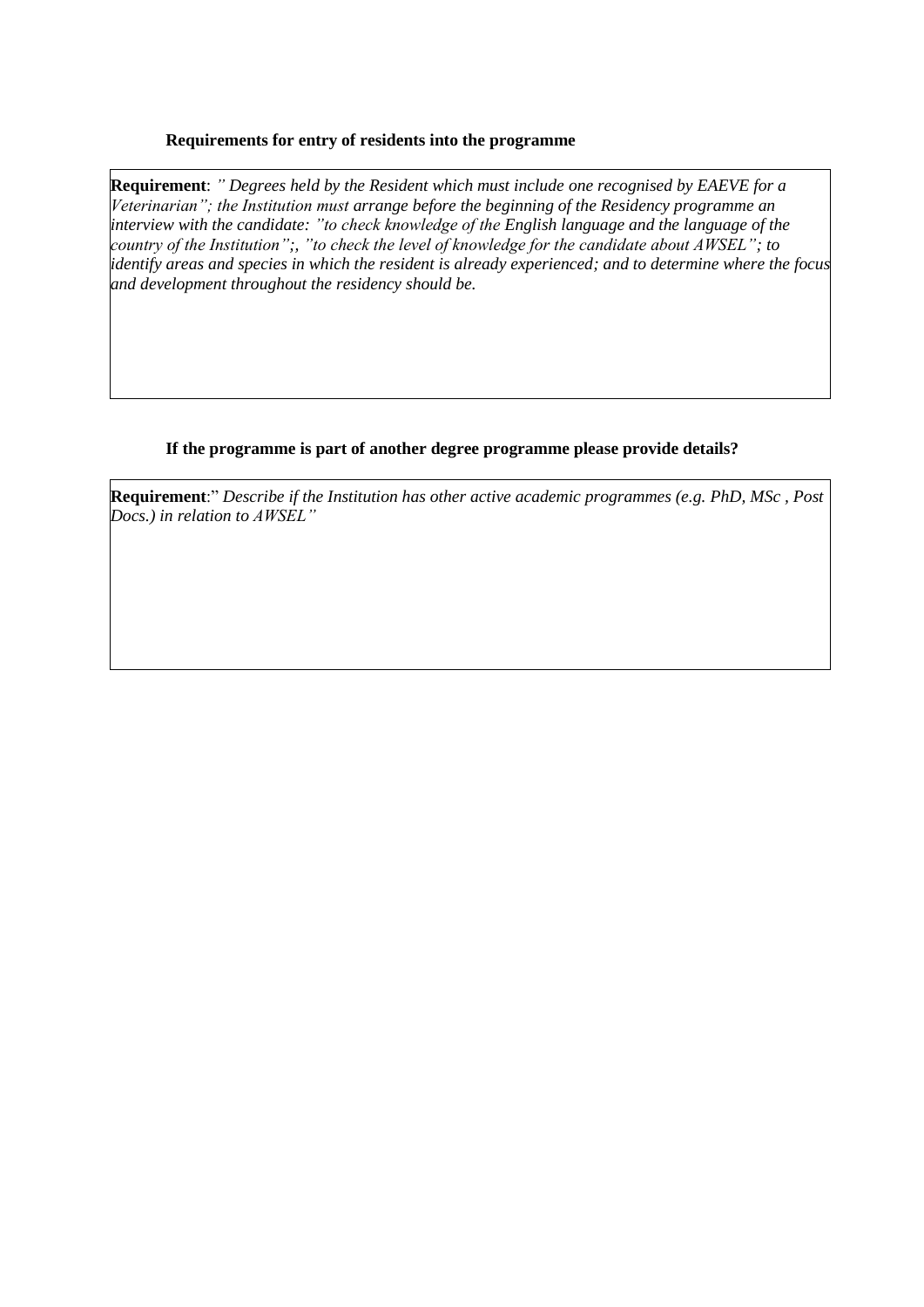#### **Access to resource materials / services**

Library access: How is suitable library access provided?

**Requirement**: *"The Institution has access (paper and/or internet) to books, articles, journals, etc relevant for AWSEL in order to guarantee the possibility for continuing education and training of the Resident during the programme"*

### IT equipment: How suitable are the IT facilities provided?

**Requirement**: *" Describe the equipment (material, physical places, software, etc.) that the Institution provides for the Resident during the programme".* 

## Evaluation of residents: How is the progress of residents monitored?

**Requirement**: *"The Institution needs to describe how and when the supervisor and the people of the Institution education and training team involved in the residency programme evaluate the resident during the three years programme for: CASE EXPOSURE, CASE DISCUSSION, CASE REPORT, Research project, Clinical activity and other activities of the programme" " The evaluation may be through formal lecture courses, tutorials, seminars, and partly through approved self-directed or directed self-study, written or oral examination."*

*It is important that the Institution arranges for an annual feedback from the Resident and his/her teachers during the Residency so that the progress of the work can be carefully monitored. The outcome of this annual appraisal should be to evaluate that the resident is on course or is ready to sit the diploma examination and stand a high chance of passing.* 

#### **Name and Signature of Supervising Diplomates**

Name and Signature of Department Head or equivalent, acknowledging the requirements of the Diplomate programme and and the responsibilities of the sponsoring institution.

\_\_\_\_\_\_\_\_\_\_\_\_\_\_\_\_\_\_\_\_\_\_\_\_\_\_\_\_\_\_\_\_\_\_\_\_\_\_\_\_\_\_\_\_\_ \_\_\_\_\_\_\_\_\_\_\_\_\_\_\_\_\_\_\_\_\_ \_\_\_\_\_\_\_\_\_\_\_\_\_\_\_\_\_\_\_\_\_\_\_\_\_\_\_\_\_\_\_\_\_\_\_\_\_\_\_\_\_\_\_\_\_ \_\_\_\_\_\_\_\_\_\_\_\_\_\_\_\_\_\_\_\_\_ \_\_\_\_\_\_\_\_\_\_\_\_\_\_\_\_\_\_\_\_\_\_\_\_\_\_\_\_\_\_\_\_\_\_\_\_\_\_\_\_\_\_\_\_\_ \_\_\_\_\_\_\_\_\_\_\_\_\_\_\_\_\_\_\_\_\_